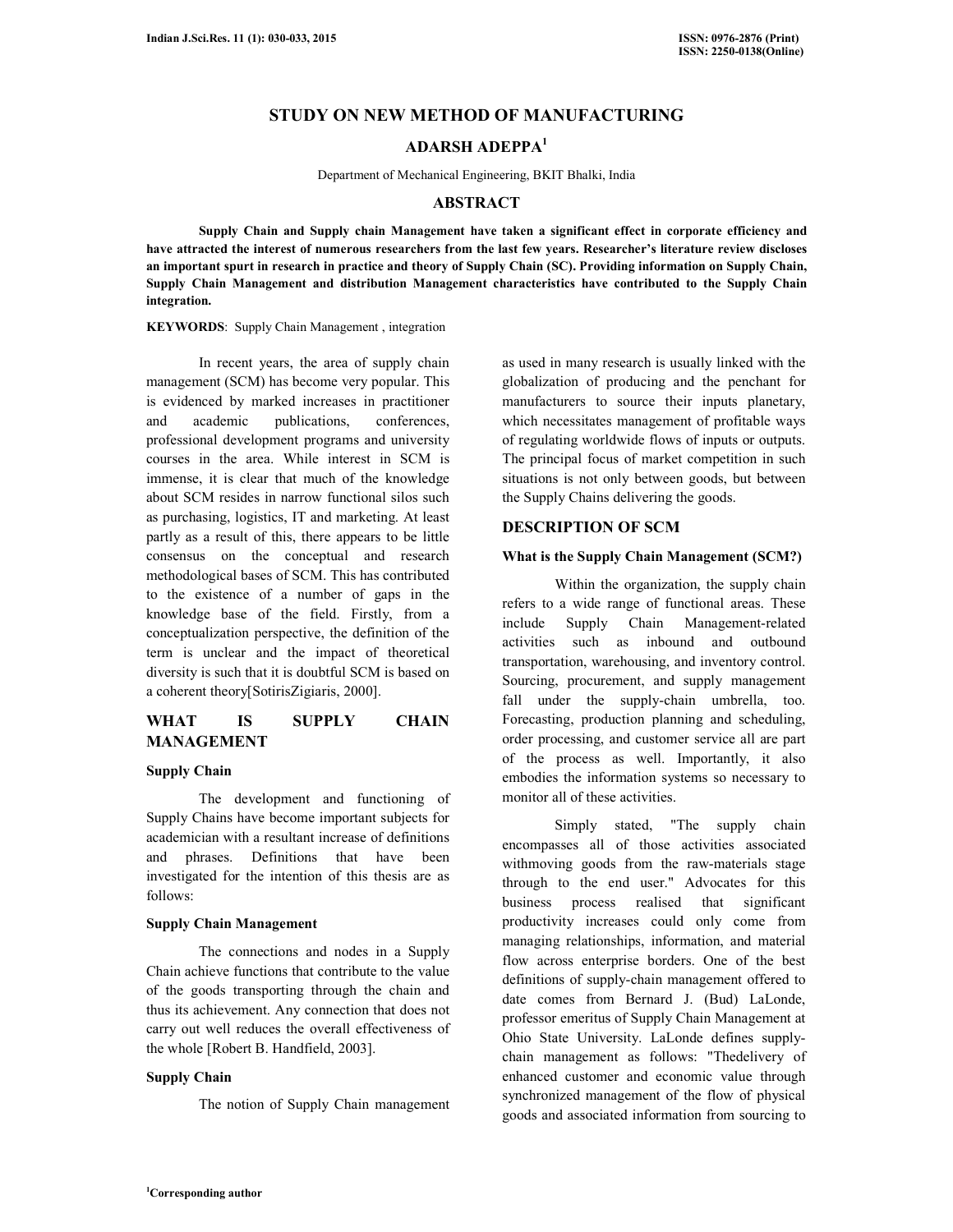consumption. "Asthe "from sourcing to consumption" part of our last definition suggests, though, achieving the real potential of supply-chain management requires integration--not only of these entities within the organization, but also of the external partners. The latter include the suppliers, distributors, carriers, customers, and even the ultimate consumers. All are central players in what James E. Morehouse of A.T. Kearney calls the extended supply chain. "The goal of the extended enterprise is to do a better job of serving the ultimate consumer," Superior service, he continues, leads to increased market share. Increased share, in turn, brings with it competitive advantages such as lower warehousing and transportation costs, reduced inventory levels, less waste, and lower transaction costs. The customer is the key to both quantifying and communicating the supply chain's value, confirms Shrawan Singh, vice president of integrated supply-chain management at Xerox. "If you can start measuring customer satisfaction associated with what a supply chain can do for a customer and also link customer satisfaction in terms of profit or revenue growth," Singh explains, "then you can attach customer values to profit & loss and to the balance sheet[AsseyMbangJanvier, 2012]."

## **IMPORTANCE OF SCM**

 In the olden days there is slogan that slow and steady running tortoise wins the race. That may have been true in Aesop's time, but in today's demanding business environment, "slow and steady" won't get you out of the starting gate, let alone win any races. Managers these days recognize that getting products to customers faster than the competition will improve a company's competitive position now days the managers are more conscious about their production rate according to the demand in market. To remain competitive and stable in the market, companies must seek and learn new solutions and techniques to important Supply Chain Management issues such as modal analysis, supply chain management, load planning, and route planning and distribution network design. Companies must face corporate challenges that impact Supply Chain Management such as reengineering globalization and outsourcing. Why is it so important for companies to get products to their customers quickly? Faster product availability is key to increasing sales, supply chain management includes the most

important points in moving goods at faster rate to the required places [Charles C. Poirier, 1999].

#### **General Supply Chain Model**

 The main objective of introducing the General Supply Chain Model (Caddy and H.1999) is to provide and give the complete awareness about complete understanding of supply chains, in terms of both their management and their operation. Supply chain models are needed to be focus on only one specific aspect of the supply chain: organization strategy, information technology and individual factors. While each of these aspects is considered important in its own right, each factor independently does not provide a comprehensive view of supply chains management. Integrating the above said aspects result in the complete development of a general supply chain model, in which each of the aspect provides a disconnected as well as connected combined contribution. The general models represented below integrate into the model the interplay among the three aspects. Diverse effects are generated given the characteristic and level of interplay. Furthermore, the characteristic and level of interplay would be uncertain on organizational culture, the condition in which the organization operates and the features of the supply chains used in the exchanges that happen among organizations.

#### **INTEGRATION OF SUPPLY CHAIN**

 Integration of Supply Chain gradually increases the strength of managers to state theproblems in the chain in order to effect improvements. However, without a trustworthy method to help managers in detecting obstacles along the Supply Chain, it becomes more complicated for managers to acquire the knowledge they want for benefiting fully from Supply Chain integration. Integrating the connections of the Supply Chain into a complete functioning system conceivably improves the flow of goods and information in the organization strongly helps in development of the organization. That implements the more effective Supply Chain. Hence this helps in development of effective supply chain management for working organizations

 There are mainly two types of integration, i.e. horizontal and vertical integration. Horizontal integration refers to the incorporation into a single corporate of several corporate involved in the similar level of production and sharing resources at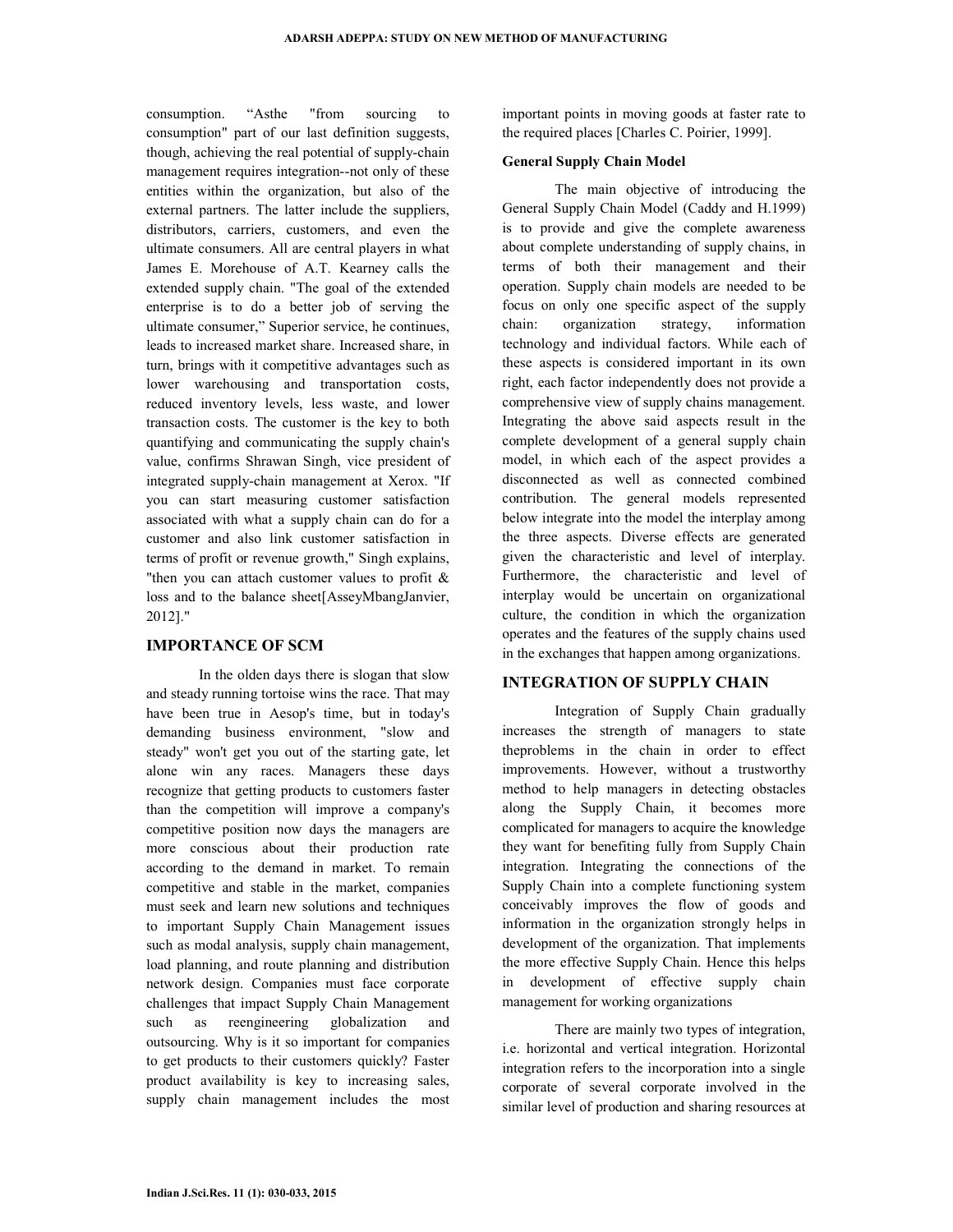that level , while vertical integration refers to the incorporation into a single corporate of several corporate involved in all aspects of a good's production from raw materials to distribution. Thebest view of experts that vertical Supply Chains integration provides greater efficiency [Abu-Suleiman, 2004].

### **Supply Chain Management Today**

 If we consider that Supply Chain Management as a tool for manufacturing then in 1997 Supply Chain Management has a strong control on all aspects of physical distribution and materials management. Many developed organizations adopt the following points for development of their own organization

- Materials handling
- Transportation service procurement
- Inbound transportation
- Inventory management
- Transportation operations management
- Warehousing management
- Product development

 In maximum aspects, the Supply Chain Management is expected to increase its responsibilities, most often completing the fulfilment process as one co-ordinate set of activities. Thus the functions said as planning to include in the Supply Chain Management department are:

- Customer service performance monitoring
- Order processing/customer service
- Supply Chain Management budget forecasting

#### **Supply Chain Management Tomorrow**

 The future for Supply Chain Management looks successful. It will become most important part of any successful organization which leading the market and becomes necessary tool of the upcoming companies

## **OBJECTIVES OF SUPPLY CHAIN MANAGEMENT**

### **Strategic objectives**

- reducing working capital,
- taking assets off the balance sheet,
- accelerating cash-to-cash cycles,

• Increasing inventory turns, and so on.

## **SUPPLY-CHAIN PRINCIPLES**

 Most successful leading companies in the market were utilizing the best weaponas principles of supply chain, they utilized their best for achievement and successful growth of their companies they are seven principles of supply chain management.

- 1. **Segment customers based on service needs**. It's a traditional way that Companies have groupedtheir customers by industry, product, or trade channel and then provided the same level of service to everyone within a segment. Effective supply-chain management, by contrast, groups customers by distinct service needs--regardless of industry--and then tailors services to those particular segments.
- 2. **Customize the Supply Chain Management network.** In designing their SupplyChain Management network, companies need to focus intensely on the service requirements and profitability of the customer segments identified. The conventional approach of creating a "monolithic" Supply Chain Management network runs counter to successful supply-chain management.
- 3. **Listen to signals of market demand and plan accordingly**. Sales and operationsplanning must span the entire chain to detect early warning signals of changing demand in ordering patterns, customer promotions, and so forth. This demand-intensive approach leads to more consistent forecasts and optimal resource allocation.
- 4. **Differentiate product closer to the customer.**  Companies today no longer can affordto stockpile inventory to compensate for possible forecasting errors. Instead, they need to postpone product differentiation in the manufacturing process closer to actual consumer demand.
- 5. **Strategically manage the sources of supply**. By working closely with their keysuppliers to reduce the overall costs of owning materials and services, supply-chain management leaders enhance margins both for themselves and their suppliers. Beating multiple suppliers over the head for the lowest price is out, Andersen advises. "Gain sharing" is in.